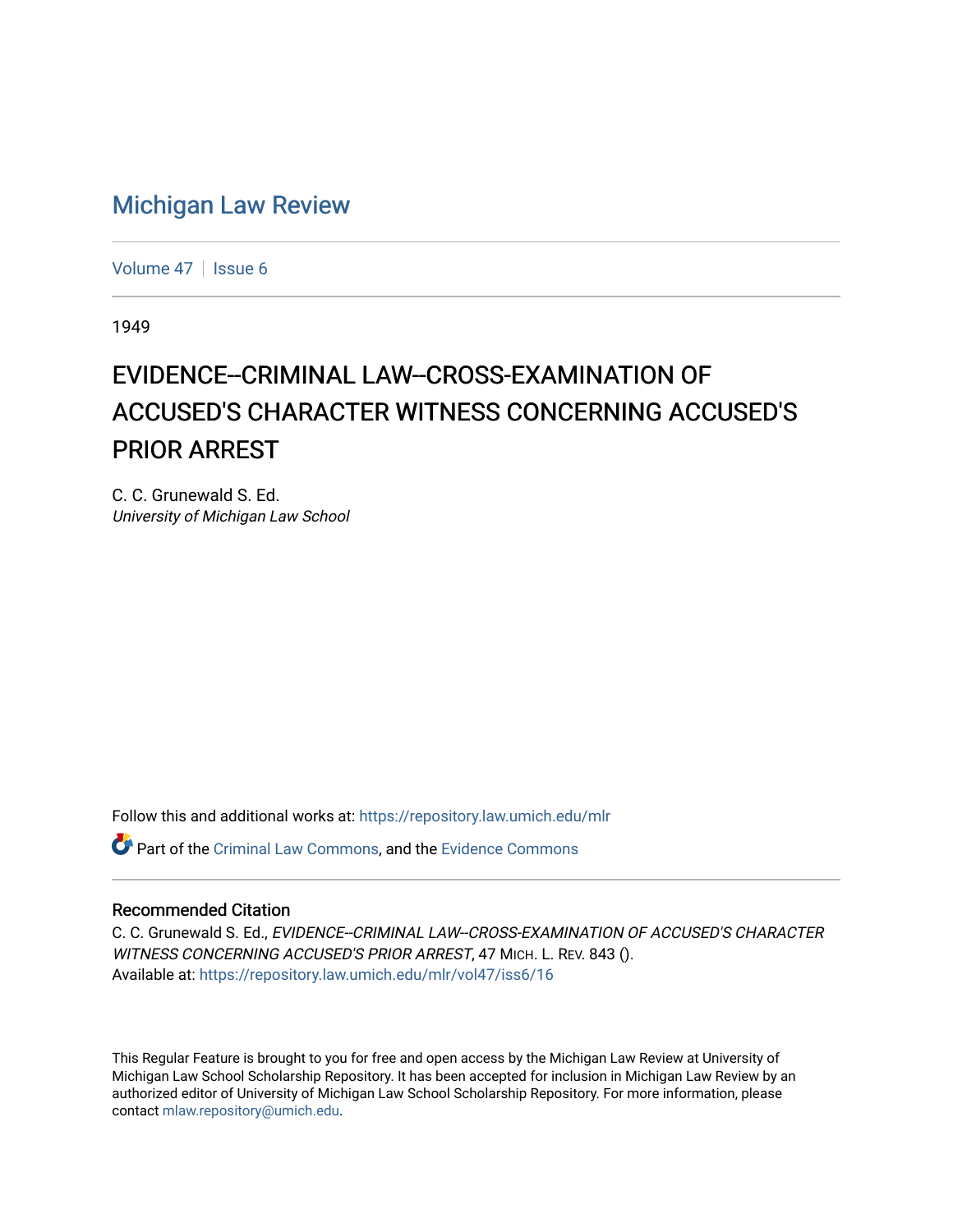EVIDENCE-CRIMINAL LAW-CROSS-EXAMINATION OF ACCUSED'S CHARACTER WITNESS CONCERNING ACCUSED'S PRIOR ARREST-On trial in a district court for bribing a federal revenue agent, defendant called five witnesses to testify to his good reputation. During cross-examination by the district attorney, the character witnesses were asked: *''Did* you ever hear that on October 11, 1920, the defendant was arrested for receiving stolen goods?" The trial judge overruled the objection to the question, and the witnesses answered in the negative. The prosecutor exhibited a paper record of this arrest to the court. The judge instructed the jury that the question was to test the standard of the character evidence only, not to establish the incident of arrest as a fact affecting the probability of defendant's guilt. On certiorari to the United States Supreme Court, following affirmance by the circuit court of appeals<sup>1</sup> held, affirmed. *Michelson v. United States*, *(U.S.* 1948) 69 S.Ct. 213.

It is now well established that the state may not initially attack the accused's character<sup>2</sup> despite the general relevancy of bad character to the commission of crime.3 Although the defendant may introduce his character in issue, he may do this only by evidence of his reputation, and not by the opinion of witnesses or by showing particular acts.<sup>4</sup> The prosecution may then show the accused's bad character by rebutting witnesses, but is likewise limited to proof of character by reputation alone, and may not use evidence of particular  $acts<sup>5</sup>$  However, in addition, the prosecution may cross-examine defendant's character witness concerning his having heard rumors of specific acts of misconduct by the accused, the theory being that the basis of his opinion as to character may be questioned. 6 The courts approving this rule temper its potentially disastrous effect on the accused by one or more limitations: for example, by confining rumors of particular acts of the accused to the trait of character in issue,<sup> $7$ </sup> or by recognizing the trial judge's discretion to

1 (C.C.A. 2d, 1948) 165 F. (2d) 732.

<sup>2</sup>"Character" is used in the sense of "disposition,'' or what the person actually is, while "reputation," one method of proving character, is the estimation in which the person is held in the community in which he lives. I WIGMORE, EVIDENCE, 3d ed., § 52 (1940); 1 WHAR-TON, CRIMINAL EVIDENCE, I Ith ed.,§ 332 (1935).

<sup>3</sup>Greer v. United States, 245 U.S. 559, 38 S.Ct. 209 (1918); I WIGMORE, EVIDENCE, 3d ed., §§ 55-7 (1940).

<sup>4</sup>WmMORE, EVIDENCE, 3d ed., §§ 52-4 (1940); 1 WHARTON, CRIMINAL EVIDENCE, 11th ed., § 331 (1935); 14 L.R.A. (n.s.) 689 (1907); cf. Edgington v. United States, 164 U.S. 361, 17 S.Ct. 72 (1896).

<sup>5</sup>Peightel v. United States, (C.C.A. 8th, 1931) 49 F. (2d) 235; Hosier v. United States, (C.C.A. 5th, 1933) 64 F. (2d) 657; Stewart v. United States, (App. D.C., 1939) 104 F. (2d) 234; Josey v. United States, (App. D.C., 1943) 135 F. (2d) 809; 1 WIGMORE, EvI-DENCE, 3d. ed., §§ 193-4 (1940); 1 WHARTON, CRIMINAL EVIDENCE, 11th ed., § 337 (1935).

6 71 A.L.R. 1498 (1931); 15 Cm.-KENT REv. 220 (1937); see also: Lawrence v. United States (C.C.A. 7th, 1932) 56 F. (2d) 555; Reuben v. United States, (C.C.A. 7th, 1936) 86 F. (2d) 464.

7This is sometimes said to be the Illinois rule. People v. Hannon, 381 ill. 206, 44 N.E. (2d) 923 (1942); 71 A.L.R. 1498 (1931). But cf. People v. Page, 365 ill. 524, 6 N.E. (2d) 845 (1937); and 25 ILL. B.J. 335 (1937).